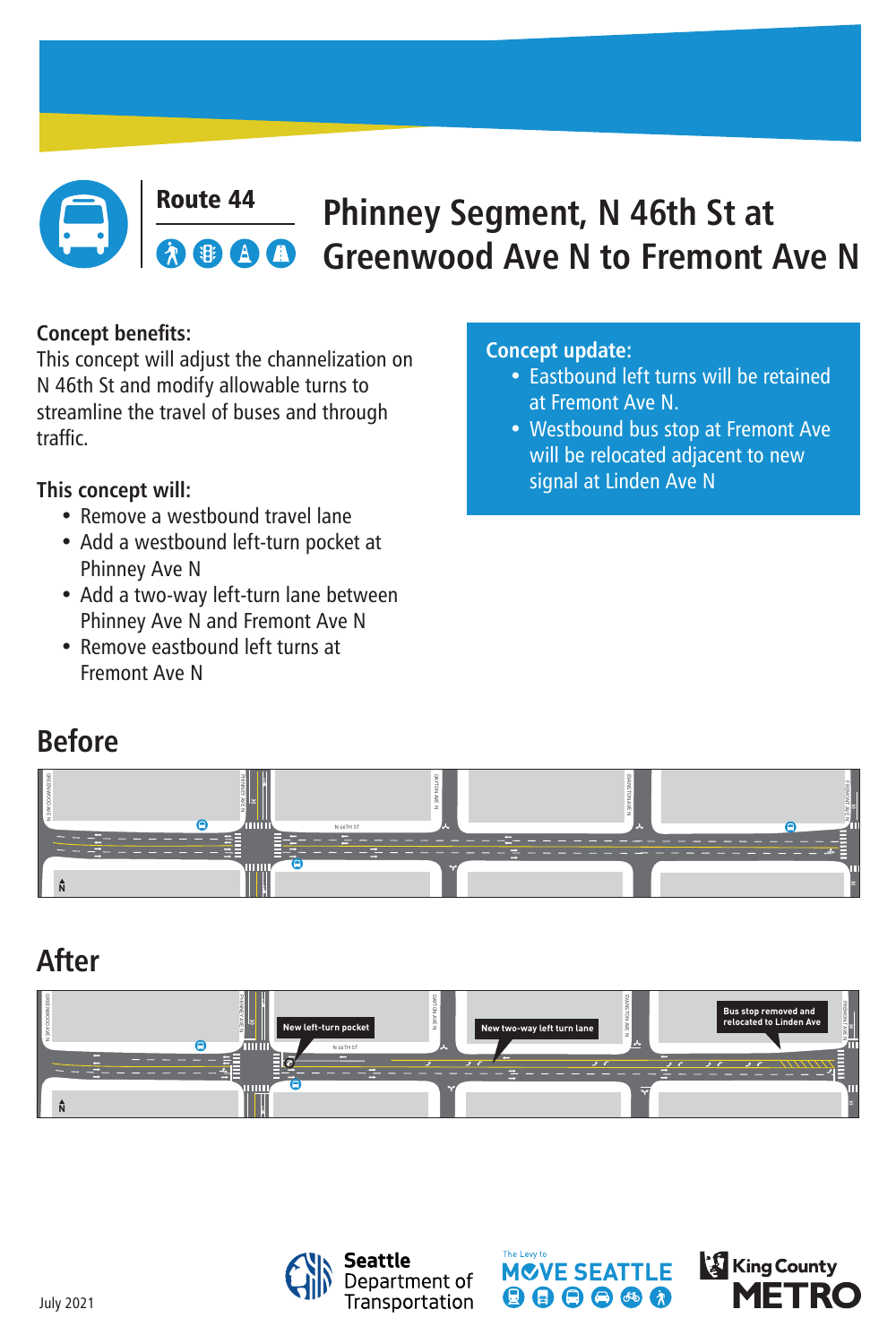

### Route 44 **Phinney Segment,**  AG **N 46th St at Aurora Ave N**

## **Before**

 $\bigoplus$ 

# **After**



 $\boldsymbol{\eta}$ 

N PHINNEY WAY

 $\sqrt{\frac{2}{3}}$ 

Ш

7777777777

IIII

**N**

#### **Concept benefits:**

This concept will adjust the channelization on N 46th St, modify allowable turns, improve the access to Aurora Ave N, relocate a bus stop, and restrict access to Linden Ave N. These changes will improve safety, increase pedestrian access, and streamline travel for buses and through traffic.

- Add westbound left-turn pocket at Fremont Ave N
- Relocate eastbound bus stop near Green Lake Way N to just before Aurora Ave N
- **Remove westbound** right-turn access to Linden Ave N
- Add a stop sign westbound on upper N 46th St near Linden Ave N
- Install a new signalized north-south pedestrian crossing at Linden Ave N
- Construct median island and sidewalk extensions

### **This concept will:**

We have made changes at Linden Ave N and N 46th St to square up the intersection and improve sight line for vehicles entering N 46th St from the southbound Aurora offramp and Linden Ave N.







- Relocate Traffic Signal
- Consolidate eastbound and westbound access to N Phinney Way/Aurora Ave N
- Relocate eastbound bus stop at Fremont Ave N
- Add new pedestrian lighting
- Require trolley overhead wire modifications
- New bus stop at Linden Ave N, relocated from Fremont Ave NE

#### **Concept update:**

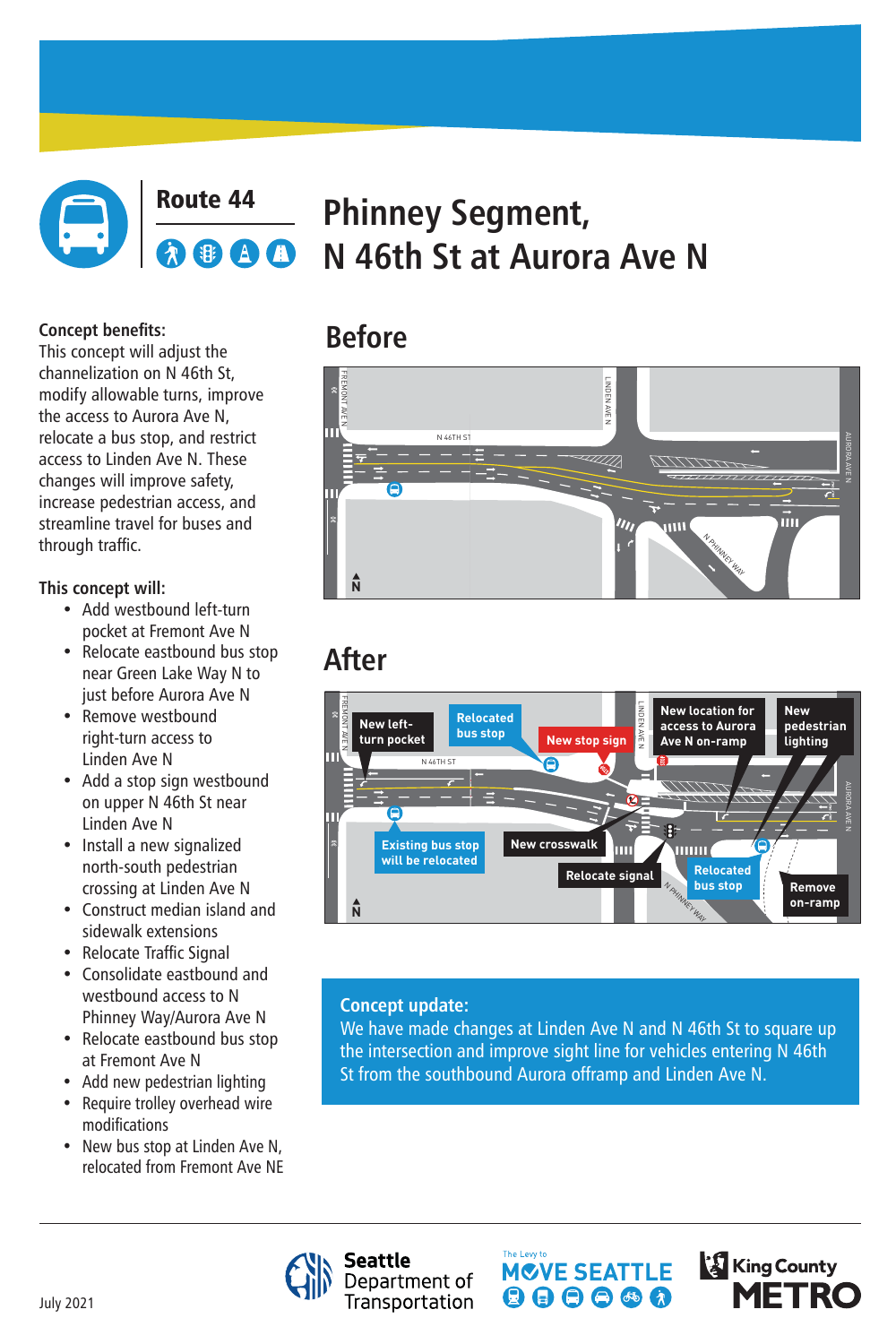## **Before**



### Route 44 **Phinney Segment, N 46th St at**  AA **Green Lake Way/Whitman Ave N**

## **After**

### **Concept benefits:**

This concept will modify the eastbound configuration for vehicles. Whitman Ave N will dead end at N 46th St to decrease the number of vehicle turning conflicts. Additional pedestrian improvements will also be constructed.

- Realign crosswalk
- Dead end Whitman Ave N
- Relocate existing eastbound bus stop to west of Aurora Ave N
- Add new pedestrian lighting
- Require overhead wire modifications

### **This concept will:**

#### **Concept update:**

After a more in-depth analysis of this concept it was determined that widening N 46th St just east of the Aurora overpass on N 46th St will not provide significant transit benefits. Similar benefits, at a lower cost, are possible with











July 2021